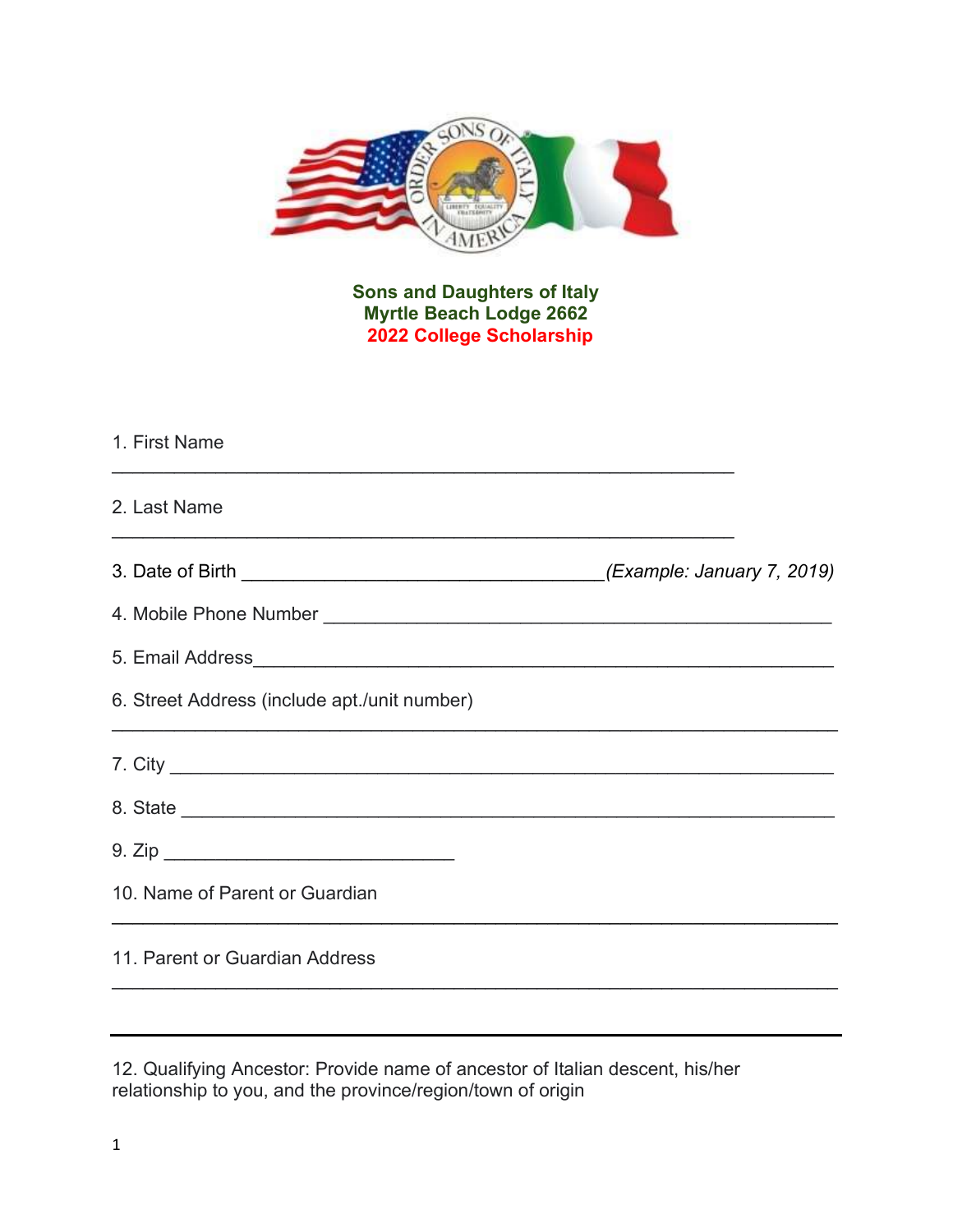Name of ancestor

Relationship to you

Province/region/town of origin in Italy

13. Name of High School you attend

15. Name of High School Counselor

16. High School Counselor email address

17. Colleges/Universities/Tech Schools

Provide the name of all colleges/universities/technical schools where you are applying. Please specify if you have been accepted for each one.

18. List or discuss your extracurricular activities, either in school or in your community, Include any work experience. (attach additional page if necessary)

19. Essay Requirement (Essay must be between 250-1500 words and attached to application)